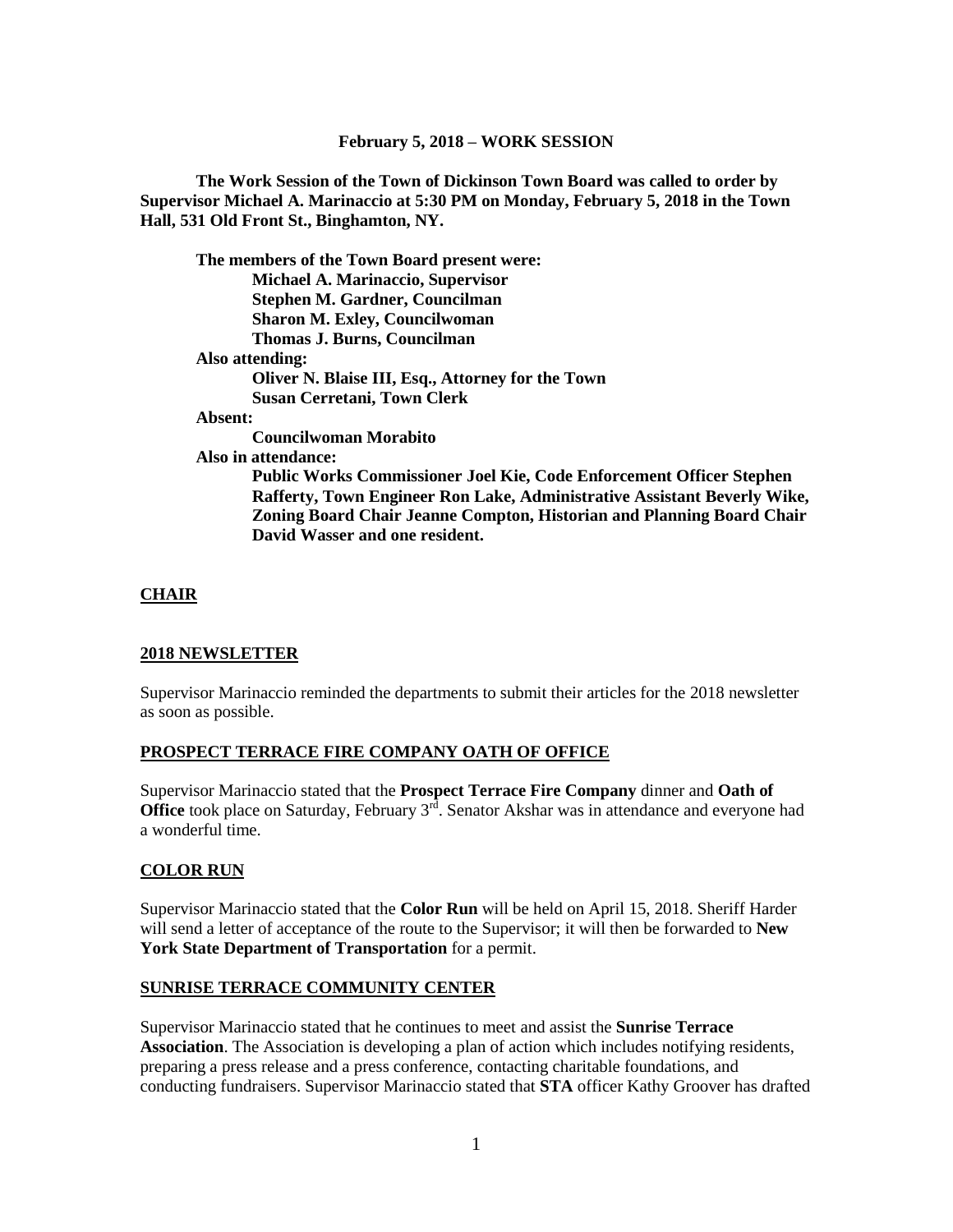### **February 5, 2018 – WORK SESSION**

a letter that will be going out to the residents explaining what is going on and asking them to support these efforts.

# **AOTV ANNUAL MEETING**

Mr. Marinaccio and Councilman Gardner will be attending the annual **Association of Towns and Villages** training school February 18-21<sup>st</sup> in New York City.

# **MEETING WITH MAYOR DAVID**

Supervisor Marinaccio took part in a meeting with City of Binghamton Mayor David & Johnson City Mayor Deemie regarding the Joint Sewage treatment plant.

## **MEETING WITH SENATOR AKSHAR**

Supervisor Marinaccio, Councilman Gardner and Joel Kie met with Senator Akshar last week. They presented him their cost projections regarding the water project at Brandywine Heights.

## **ACHIEVE**

Supervisor Marinaccio received a letter from Mary Jo Thorne informing him that she will be leaving her position as Chief Executive Officer of **ACHIEVE**. Her last day is March 23<sup>rd</sup>, 2018.

## **ATTORNEY**

## **MEGA CCA**

Attorney Blaise has been in contact with **MEGA** representative Danielle McMullen. Danielle informed Mr. Blaise that **MEGA** will be soliciting bids later this month or next month. Once they get the bids she will present them to us and we will then determine if the bids are acceptable.

### **WATER/SEWER RELEVY REIMBURSEMENT**

Attorney Blaise stated that there was a billing issue with a resident who was wrongly charged and re-levied another resident's water and sewer charges on to her 2017 and 2018 taxes. We will reimburse the improperly billed resident and bill the responsible party offering the option of a payment plan.

Ms. Wike remarked the only way to prevent this from occurring is to check each and every account that is re-levied. Broome County used to check them but haven't in the last 3-5 years.

Attorney Blaise stated that we will have a resolution next week authorizing the town to reimburse the improperly charged residents and charge the responsible party and offer the option of a payment plan.